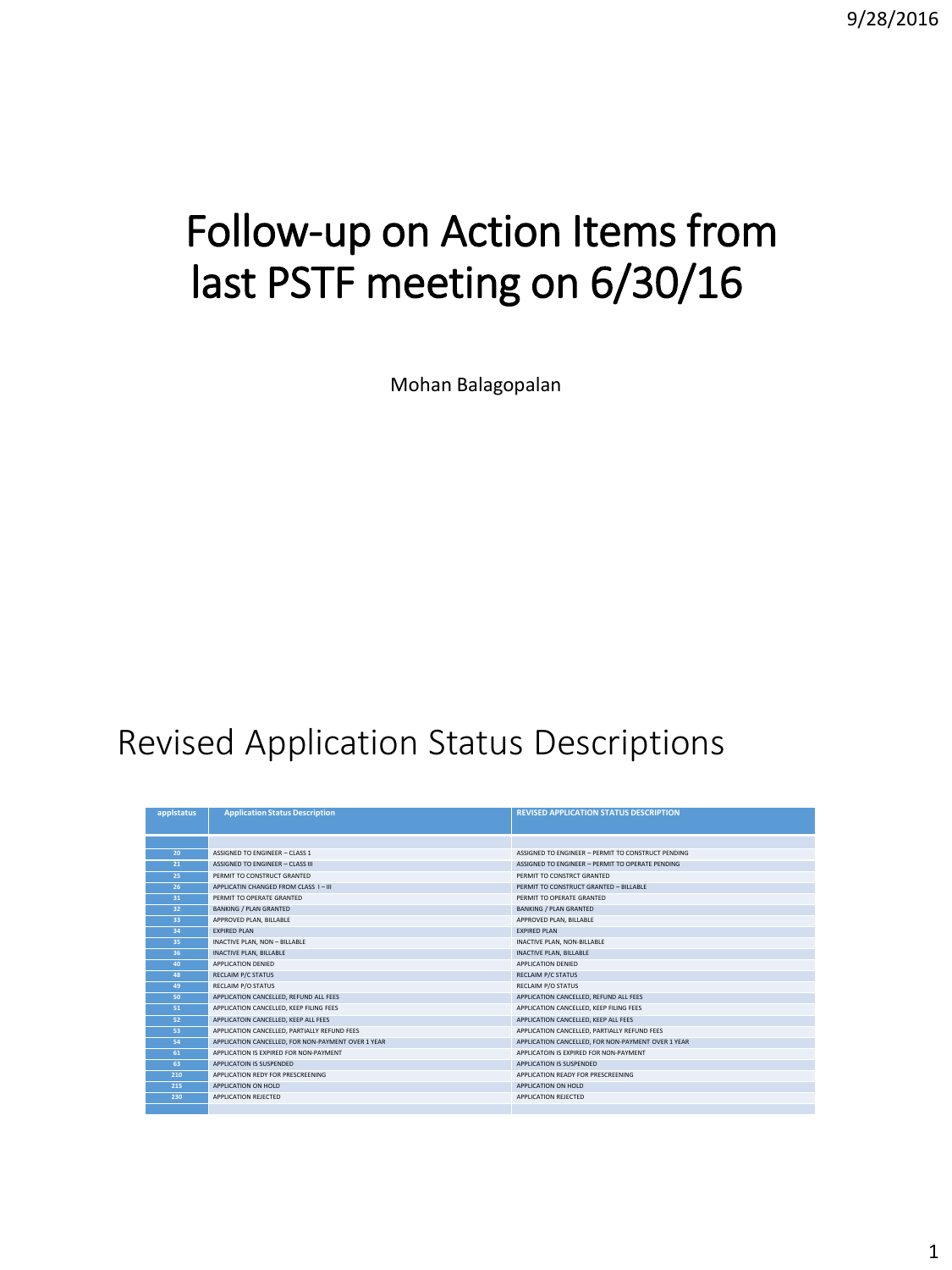#### Online Permitting at Other Agencies

| Texas Commission on Environmental Quality<br>(TCEQ) https://www3.tceq.texas.gov/steers/        | Online "Standard Permits" For 20 Categories*                                                                                                                                                                  |
|------------------------------------------------------------------------------------------------|---------------------------------------------------------------------------------------------------------------------------------------------------------------------------------------------------------------|
| Mojave Desert AQMD<br>http://www.mdaqmd.ca.gov                                                 | Spray Booth, Tanks (Or Silos), Gasoline Service Station, Basic, Air<br>Pollution Control Device, Degreaser, Emergency ICE, Incinerator,<br>Abrasive Blasting Equipment, Back-up Equipment, Portable Spray Gun |
| San Joaquin Valley AQMD<br>http://www.valleyair.org/paymentus/                                 |                                                                                                                                                                                                               |
| Bay Area AQMD<br>http://www.baaqmd.gov/permits/apply-for-a-<br>permit/online-permitting-system | Auto Body Shops, Dry Cleaning Facilities, Gas Dispensing Facilities                                                                                                                                           |
| Minnesota Pollution Control Agency<br>https://www.pca.state.mn.us/data/e-services              | Air Quality Permit Administrative Amendments (Change Of<br>Ownership/Name And Extension Of Deadline), Aboveground Storage<br><b>Tanks</b>                                                                     |
| San Diego County APCD<br>https://publicservices.sdcounty.ca.gov/citizenaccess/                 | Low Use/Temporary Boiler, Emergency Engines                                                                                                                                                                   |

\*TCEQ "Standard Permits": Pollution Control Projects, Anhydrous Ammonia Storage & Distribution Operations, Animal Carcass Incinerators, Boilers, Concrete Batch Plants With Enhanced Controls, Cotton Gin Facilities & Cotton Burr Tub Grinders, Dry Bulk Fertilizer Handling Operations, Electric Generating Units, Feedmills, Portable Augers, And Hay Grinders, Grain Elevator/Grain Handling Operations & Portable Grain Augers, Municipal Solid Waste Landfills, Oil & Gas Handling & Production Facilities, Peanut-handling Operations, Permanent Hot Mix Asphalt Plants, Permanent Rock & Concrete Crushers, Sawmills, Temporary Hot Mix Asphalt Plants, Temporary Rock & Concrete Crushers, Temporary & Permanent Polyphosphate Blenders, Concrete Batch Plants

### Additional Online Tools at Other Agencies

| Texas Commission on Environmental<br>Quality (TCEQ)<br>https://www3.tceg.texas.gov/steers/     | Emissions Reporting, Certification Of Emission Limits (Qualification For Exemption<br>From Some Permitting), Notifications, & Administrative Actions<br>"Permits By Rule" (No Registration Or Fees, For Emissions More Than De Minimis But Less Than NSR Threshold) |
|------------------------------------------------------------------------------------------------|---------------------------------------------------------------------------------------------------------------------------------------------------------------------------------------------------------------------------------------------------------------------|
| Mojave Desert AQMD<br>http://www.mdagmd.ca.gov                                                 | <b>Online Payments</b>                                                                                                                                                                                                                                              |
| San Joaquin Valley AQMD<br>http://www.valleyair.org/paymentus/                                 | Online Payments, Guidelines For Expedited Application Reviews (GEARS) For 25<br>Categories* (Standardized Permits)<br>http://www.valleyair.org/busind/pto/gears/gearsidx.htm                                                                                        |
| Bay Area AQMD<br>http://www.baaqmd.gov/permits/apply-for-a-<br>permit/online-permitting-system | Online Payments, Soon to include registration for: agricultural diesel engines,<br>charbroilers, graphic arts operations, mobile refinishing operations                                                                                                             |
| Minnesota Pollution Control Agency<br>https://www.pca.state.mn.us/data/e-services              | Air Emission Inventory, Complaints, Online Payments                                                                                                                                                                                                                 |
| San Diego County APCD<br>https://publicservices.sdcounty.ca.gov/citizen<br>access/             | Individual pages for over 50 major equipment types that list fees, applicable rules,<br>BACT guide, and calculations<br>http://www.sdapcd.org/content/sdc/apcd/en/engineering/Permits/Engineering Phase 2.html                                                      |

\*SJVAPCD Guidelines for Expedited Application Reviews (GEARS) for: Abrasive Blasting Operations, Chain-Driven Charbroiler, Existing, Dormant Units, Dry-Batch Concrete Facility, Emergency I.C. Engines, Emergency Diesel-fired I.C. Engine, Ethylene Oxide (ETO) Sterilizers, Fixed Roof Oil Field Production Tanks < 5000 BBLs (small Producer, Heavy Oil, Non-Major Source, Not Connected to Vapor Control), Fixed Roof Oil Field Production Tank <5000 BBLs (Major Source, Heavy Oil, Connected to Vapor Control, Not subject to NSPS), Gasoline Dispensing Facilities - Below Ground (No Burner), Gasoline Dispensing Facilities - Above Ground, Gasoline Dispensing Facilities - Below Ground (hirt burner), Motor Vehicle and Mobile Equipment Coating Policy, Motor Vehicle and Mobile Equipment Coating w/ unheated paint spray booth, Motor Vehicle and Mobile Equipment Coating w/ heated paint spray booth, Motor Vehicle and Mobile Equipment Coating w/out paint spray booth, Motor Vehicle Refueling Operations, Oilfield Sump Replacement Tanks, Perchloroethylene (PERC) Drycleaning, Soil Remediation Operation (IC engine), Soil Remediation Operation (Activated Carbon), Soil Remediation Operation (Thermal/Catalytic Oxidizer), Wood Coating Operations, Existing, Woodworking Operations, Temporary Replacement Emissions Unit (TREU)